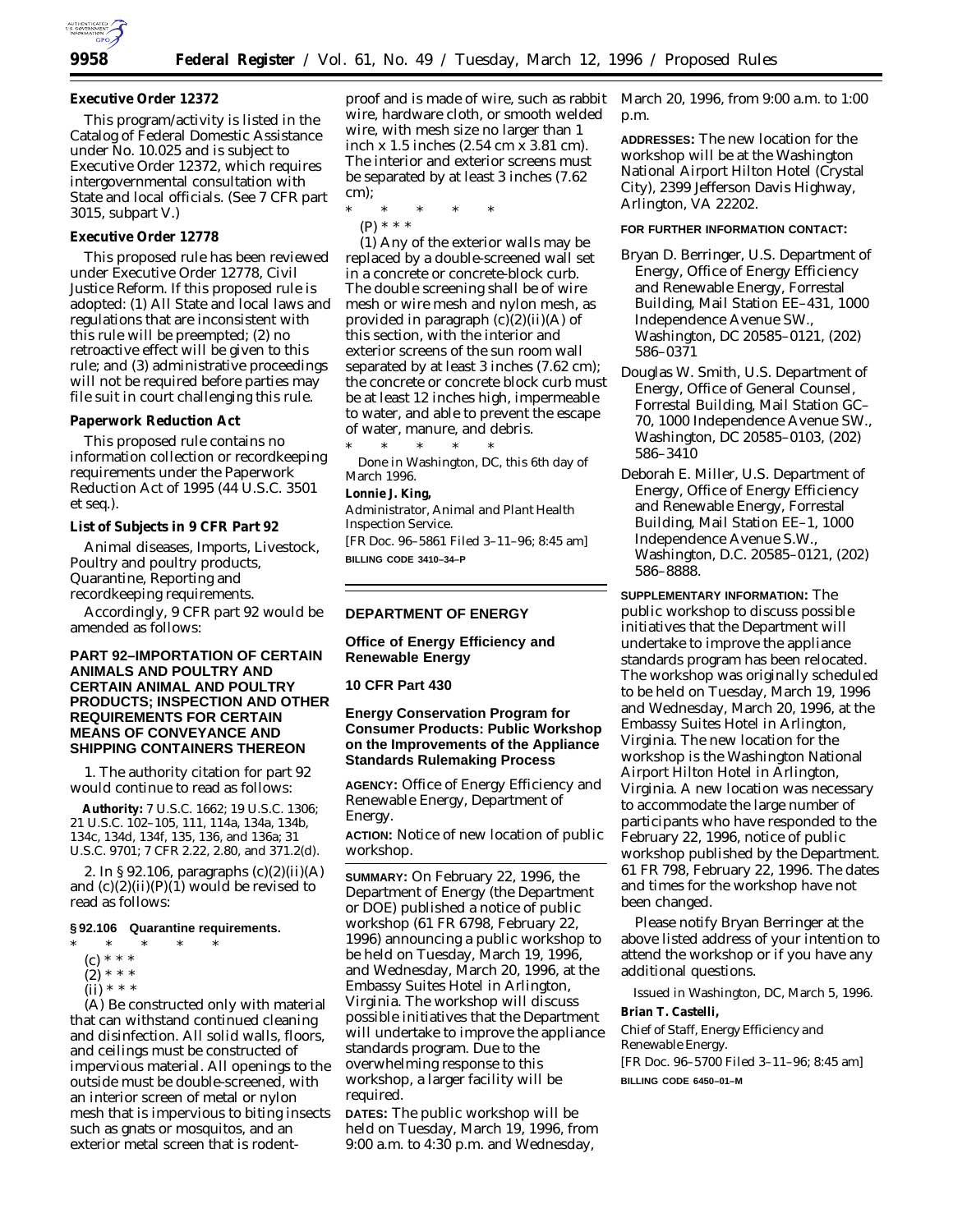# **DEPARTMENT OF TRANSPORTATION**

### **Federal Aviation Administration**

### **14 CFR Part 39**

**[Docket No. 95–NM–180–AD]**

## **Airworthiness Directives; Beech (Raytheon) Model BAe 125–1000A and Model Hawker 1000 Series Airplanes**

**AGENCY:** Federal Aviation Administration, DOT. **ACTION:** Notice of proposed rulemaking (NPRM).

**SUMMARY:** This document proposes the adoption of a new airworthiness directive (AD) that is applicable to certain Beech (Raytheon) Model BAe 125–1000A and Model Hawker 1000 series airplanes. This proposal would require a one-time inspection for adequate clearances between, and damage to, the flap cables and turnbuckles, airbrakes cables and turnbuckles, and all other flight control cables and turnbuckles at keel subframe 15A; and various follow-on actions, if necessary. This proposal is prompted by reports of chafing due to insufficient clearance between the flaps turnbuckle and the subframe, and between the airbrakes cable and the subframe. The actions specified by the proposed AD are intended to prevent such chafing, which could result in damage to the flaps turnbuckle and the airbrakes cable, and subsequent fraying or seizing of the flight control cables. These conditions, if not corrected, could result in restriction or loss of the flight controls. **DATES:** Comments must be received by April 22, 1996.

**ADDRESSES:** Submit comments in triplicate to the Federal Aviation Administration (FAA), Transport Airplane Directorate, ANM–103, Attention: Rules Docket No. 95–NM– 180–AD, 1601 Lind Avenue, SW., Renton, Washington 98055–4056. Comments may be inspected at this location between 9:00 a.m. and 3:00 p.m., Monday through Friday, except Federal holidays.

The service information referenced in the proposed rule may be obtained from Raytheon Aircraft Company, Manager Service Engineering, Hawker Customer Support Department, P.O. Box 85, Wichita, Kansas 67201–0085. This information may be examined at the FAA, Transport Airplane Directorate, 1601 Lind Avenue, SW., Renton, Washington.

**FOR FURTHER INFORMATION CONTACT:** Tim Backman, Aerospace Engineer, Standardization Branch, ANM–113,

FAA, Transport Airplane Directorate, 1601 Lind Avenue, SW., Renton, Washington 98055–4056; telephone (206) 227–2797; fax (206) 227–1149.

### **SUPPLEMENTARY INFORMATION:**

#### **Comments Invited**

Interested persons are invited to participate in the making of the proposed rule by submitting such written data, views, or arguments as they may desire. Communications shall identify the Rules Docket number and be submitted in triplicate to the address specified above. All communications received on or before the closing date for comments, specified above, will be considered before taking action on the proposed rule. The proposals contained in this notice may be changed in light of the comments received.

Comments are specifically invited on the overall regulatory, economic, environmental, and energy aspects of the proposed rule. All comments submitted will be available, both before and after the closing date for comments, in the Rules Docket for examination by interested persons. A report summarizing each FAA-public contact concerned with the substance of this proposal will be filed in the Rules Docket.

Commenters wishing the FAA to acknowledge receipt of their comments submitted in response to this notice must submit a self-addressed, stamped postcard on which the following statement is made: ''Comments to Docket Number 95–NM–180–AD.'' The postcard will be date stamped and returned to the commenter.

### **Availability of NPRMs**

Any person may obtain a copy of this NPRM by submitting a request to the FAA, Transport Airplane Directorate, ANM–103, Attention: Rules Docket No. 95–NM–180–AD, 1601 Lind Avenue, SW., Renton, Washington 98055–4056.

#### **Discussion**

The Civil Aviation Authority (CAA), which is the airworthiness authority for the United Kingdom, recently notified the FAA that an unsafe condition may exist on certain Beech (Raytheon) Model BAe 125–1000A and Model Hawker 1000 series airplanes. The CAA advises that it received reports of chafing of the flaps turnbuckle and the airbrakes cable at keel subframe 15A. The cause of this chafing has been attributed to insufficient clearance between the flap turnbuckle and the subframe, and between the airbrakes cable and the subframe. Such insufficient clearance and resultant chafing could result in damage to the flap cables and/or

turnbuckles and the airbrakes cable, and subsequent fraying or seizing of the flight control cables. These conditions, if not corrected, could result in restriction or loss of the flight controls.

Raytheon Corporate Jets has issued Hawker Service Bulletin SB.27–168, dated July 17, 1995, which describes procedures for a one-time visual inspection for adequate clearances and/ or damage of the flap cables and turnbuckles, airbrakes cables and turnbuckles, and all other flight control cables and turnbuckles at keel subframe 15A (left- and right-hand side); and various follow-on actions, if necessary. (These follow-on actions include modification, repair, and replacement of damaged cables.) The CAA classified this service bulletin as mandatory in order to assure the continued airworthiness of these airplanes in the United Kingdom.

These airplane models are manufactured in the United Kingdom and are type certificated for operation in the United States under the provisions of section 21.29 of the Federal Aviation Regulations (14 CFR 21.29) and the applicable bilateral airworthiness agreement. Pursuant to this bilateral airworthiness agreement, the CAA has kept the FAA informed of the situation described above. The FAA has examined the findings of the CAA, reviewed all available information, and determined that AD action is necessary for products of this type design that are certificated for operation in the United **States** 

Since an unsafe condition has been identified that is likely to exist or develop on other airplanes of the same type design, the proposed AD would require a one-time visual inspection for adequate clearances between, and/or damage to, the flap cables and turnbuckles, airbrakes cables and turnbuckles, and all other flight control cables and turnbuckles at keel subframe 15A (left- and right-hand side); and various follow-on actions, if necessary. The actions would be required to be accomplished in accordance with the service bulletin described previously.

The FAA estimates that 25 airplanes of U.S. registry would be affected by this proposed AD, that it would take approximately 1 work hour per airplane to accomplish the proposed actions, and that the average labor rate is \$60 per work hour. Based on these figures, the cost impact of the proposed AD on U.S. operators is estimated to be \$1,500, or \$60 per airplane.

The cost impact figure discussed above is based on assumptions that no operator has yet accomplished any of the proposed requirements of this AD